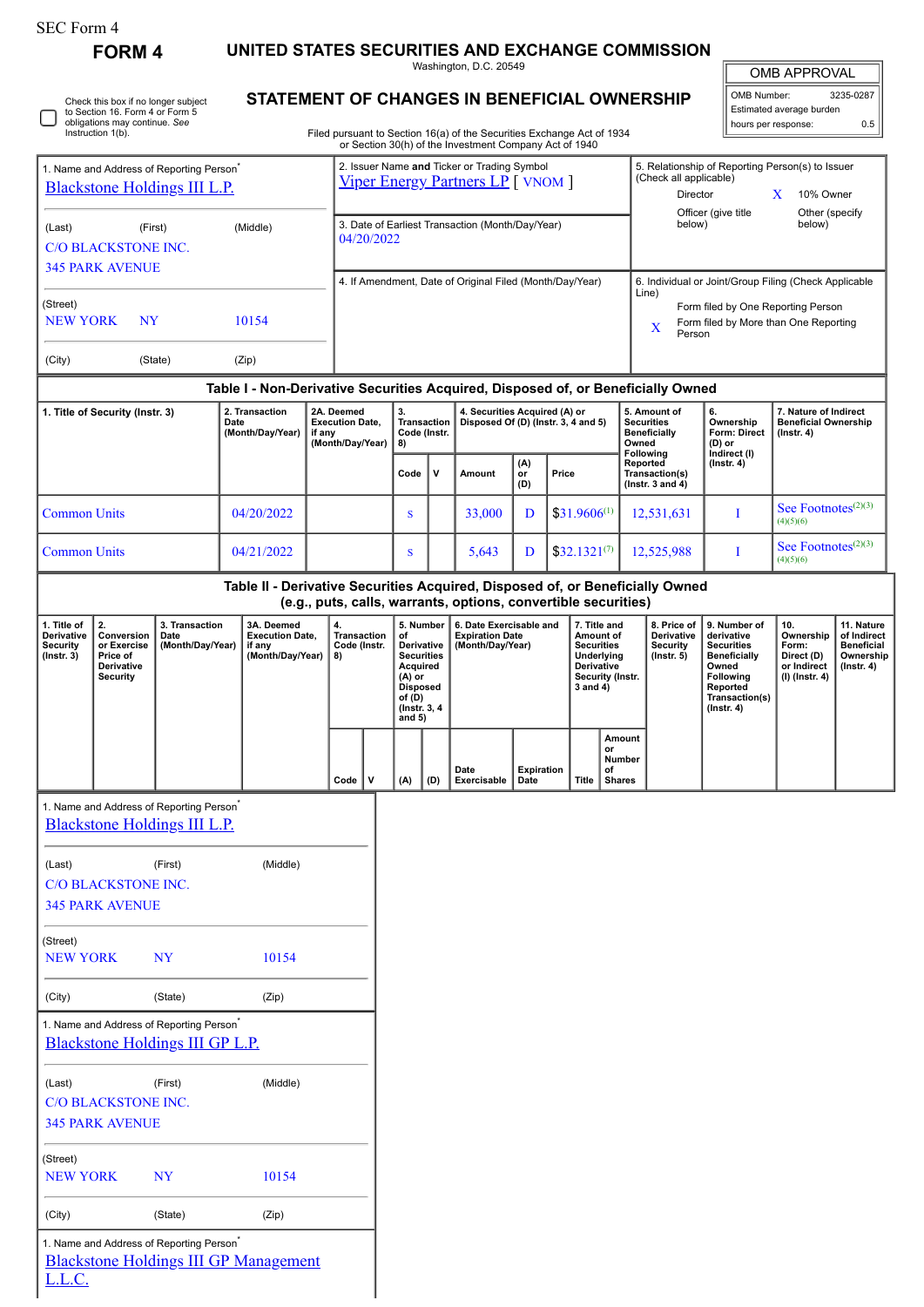| (Last)                                                                                     | (First)   |          |  |  |  |  |  |  |
|--------------------------------------------------------------------------------------------|-----------|----------|--|--|--|--|--|--|
| <b>C/O BLACKSTONE INC.</b>                                                                 |           |          |  |  |  |  |  |  |
| <b>345 PARK AVENUE</b>                                                                     |           |          |  |  |  |  |  |  |
| (Street)                                                                                   |           |          |  |  |  |  |  |  |
| <b>NEW YORK</b>                                                                            | <b>NY</b> | 10154    |  |  |  |  |  |  |
| (City)                                                                                     | (State)   | (Zip)    |  |  |  |  |  |  |
| 1. Name and Address of Reporting Person <sup>*</sup><br><b>Blackstone Inc.</b>             |           |          |  |  |  |  |  |  |
| (Last)                                                                                     | (First)   | (Middle) |  |  |  |  |  |  |
| <b>345 PARK AVENUE</b>                                                                     |           |          |  |  |  |  |  |  |
| (Street)                                                                                   |           |          |  |  |  |  |  |  |
| <b>NEW YORK</b>                                                                            | <b>NY</b> | 10154    |  |  |  |  |  |  |
| (City)                                                                                     | (State)   | (Zip)    |  |  |  |  |  |  |
| 1. Name and Address of Reporting Person <sup>*</sup><br>Blackstone Group Management L.L.C. |           |          |  |  |  |  |  |  |
| (Last)                                                                                     | (First)   | (Middle) |  |  |  |  |  |  |
| C/O BLACKSTONE INC.                                                                        |           |          |  |  |  |  |  |  |
| <b>345 PARK AVENUE</b>                                                                     |           |          |  |  |  |  |  |  |
| (Street)                                                                                   |           |          |  |  |  |  |  |  |
| <b>NEW YORK</b>                                                                            | <b>NY</b> | 10154    |  |  |  |  |  |  |
| (City)                                                                                     | (State)   | (Zip)    |  |  |  |  |  |  |
| 1. Name and Address of Reporting Person <sup>®</sup><br><b>SCHWARZMAN STEPHEN A</b>        |           |          |  |  |  |  |  |  |
| (Last)                                                                                     | (First)   | (Middle) |  |  |  |  |  |  |
| <b>C/O BLACKSTONE INC.</b>                                                                 |           |          |  |  |  |  |  |  |
| <b>345 PARK AVENUE</b>                                                                     |           |          |  |  |  |  |  |  |
| (Street)                                                                                   |           |          |  |  |  |  |  |  |
| <b>NEW YORK</b>                                                                            | <b>NY</b> | 10154    |  |  |  |  |  |  |
| (City)                                                                                     | (State)   | (Zip)    |  |  |  |  |  |  |

## **Explanation of Responses:**

1. The price reported in Column 4 is a weighted average price. These common units ("Common Units") representing limited partner interests in Viper Energy Partners LP (the "Issuer") were sold in multiple transactions ranging from \$31.58 to \$32.16, inclusive. The Reporting Persons undertake to provide to the Issuer, any security holder of the Issuer, or the staff of the Securities and Exchange Commission, upon requ

2. Reflects Common Units held directly by BX Guidon Topco LLC, a Delaware limited liability company ("BX Guidon Topco"). The controlling membership interests of BX Guidon Topco are held by<br>Blackstone Management Associates EMA II L.L.C. is the sole member of Blackstone Energy Management Associates II L.L.C. Blackstone Holdings III L.P. is the managing member of each of BMA VI L.L.C. and Blackstone EMA II L.L.C. Blackstone Holdings III GP L.P. is the general partner of Blackstone Holdings III L.P. Blackstone Holdings III GP Management L.L.C. is the general partner of Blackstone Holdings III GP L.P. 3. (continued from footnote 2) Blackstone Inc. ("Blackstone") is the sole member of Blackstone Holdings III GP Management L.L.C. The sole holder of the Series II preferred stock of Blackstone is

Blackstone Group Management L.L.C. Blackstone Group Management L.L.C. is wholly-owned by Blackstone's senior managing directors and controlled by its founder, Stephen A. Schwarzman.

4. Information with respect to each of the Reporting Persons is given solely by such Reporting Person, and no Reporting Person has responsibility for the accuracy or completeness of information supplied by another Reporting Person.

5. Each of the Reporting Persons (other than to the extent it directly holds securities reported herein) disclaims beneficial ownership of the securities held by the other Reporting Persons, except to the extent of such Reporting Person's pecuniary interest therein, and, pursuant to Rule 16a-1(a)(4) under the Securities Exchange Act of 1934 (the "Exchange Act"), each of the Reporting Persons (other than the Reporting Person to the extent it directly holds securities reported herein) states that the inclusion of these securities in this report shall not be deemed an admission of beneficial ownership of all of the securities reported herein for purposes of Section 16 of the Exchange Act or for any other purpose.

6. Due to the limitations of the electronic filing system certain Reporting Persons are filing a separate Form 4.

7. The price reported in Column 4 is a weighted average price. These Common Units representing limited partner interests in the Issuer were sold in multiple transactions ranging from \$32.05 to \$32.29, inclusive. The Reporting Persons undertake to provide to the Issuer, any security holder of the Issuer, or the staff of the Securities and Exchange Commission, upon request, full information regarding the number of Common Units sold at each separate price in the range set forth in this footnote.

**Remarks:**

Form 2 of 2

BLACKSTONE HOLDINGS III L.P., By: Blackstone Holdings III GP L.P., its general partner, By: Blackstone Holdings III GP Management L.L.C., its general partner, By: /s/ Tabea Hsi, Name: Tabea Hsi, Title: **Senior Managing Director** 04/22/2022 BLACKSTONE HOLDINGS 04/22/2022